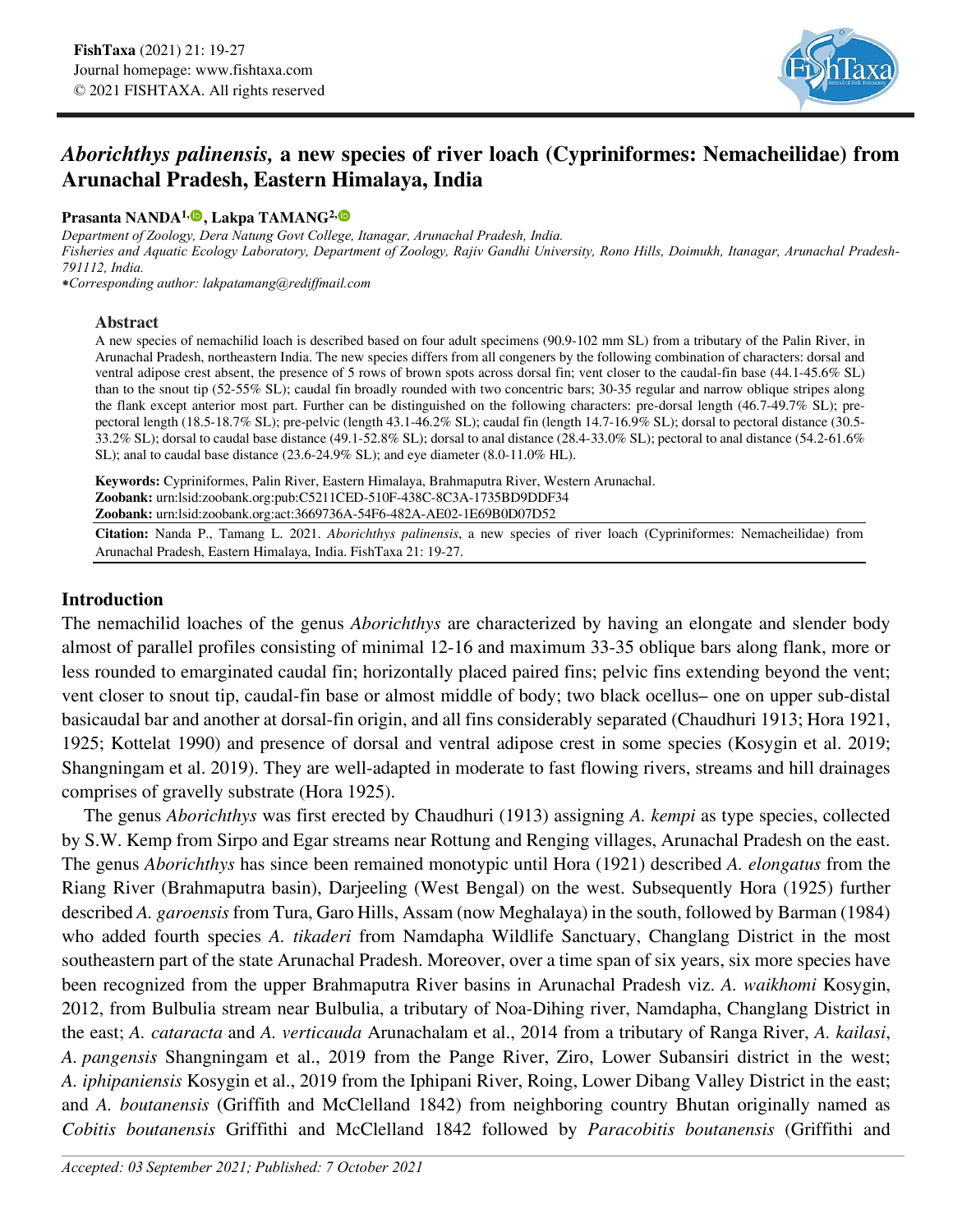McClelland 1842) in Eschmeyer (2020). Later, Thoni and Hart (2015) placed the *P. boutanensis* as the species of *Aborichthys* and consequently considered *A. kempi* as a junior synonym of *A. boutanensis*, based on shared morphological characters except body depth. However, Shangningam et al. (2019) has revalidated *A. kempi* based on examining type specimens housed in ZSI, Kolkata, India. Including the currently described species, there are twelve species of *Aborichthys*, whose diversity mostly confined to Brahmaputra River basin in Arunachal Pradesh in North eastern India and the distribution extends to Bhutan and upper Myanmar (Chaudhuri 1913; Chaudhuri 1919; Hora 1925; Talwar and Jhingran 1991; Shangningam et al. 2019). While conducting ichthyological surveys of Palin River at Palin in Western Arunachal Pradesh, four specimens of *Aborichthys* were collected. Further examination of those specimens revealed that it belongs to an undescribed one, which is described herein.

# **Material and Methods**

Samplings of fishes were carried out by using caste net with (2 m diameter and 7 mm meshes). Fishes were freshly preserved in 10% formaldehyde in the beginning and then stored in 70% ethanol. The morphometric measurements were recorded point to point with digital calipers nearest to 0.01mm. Counts and measurements were made on the left side of specimens following Kottelat (1990) and Arunachalam et al. (2014). Subunits of head are expressed as proportions of lateral head length. Fin rays, sensory pores on head and lateral line were counted under a stereo-zoom transmitted light microscope. Asterisk mark (\*) after meristic value wherever present indicates for holotype. The holotype is deposited in Zoological Survey of India (ZSI), Estuarine Biology Regional Centre (EBRC), Gopalpur, Orissa and paratypes (3) in the Museum of Dera Natung Govt. College (DNGC), Itanagar respectively for future reference.

### **Results**

*Aborichthys palinensis*, sp. nov.

(Fig. 1, Table 1)

**Holotype**: EBRC/ZSI/F-12609, 102 mm SL; holotype, a tributary of Palin River (27°43'21.65"N, 93°38'47.48"E), 840 m asl, upper Brahmaputra River basin, Kra Daadi District, Arunachal Pradesh; India, G. Ako. 26 February 2017.

**Paratypes**: DNGC F-04, 3, 90.9-97.5 mm SL, same as holotype.

**Diagnosis:** The new species is diagnosed from its congeners by the following combination of characters: dorsal and ventral adipose crest absent, presence of 5 rows of brown spots across dorsal fin, each three rows of spots from base confluent to each other; vent closer to caudal-fin base (44.1-45.6% SL) than to snout tip (52-55% SL); caudal fin broadly rounded with two concentric bars; 30-35 regular and narrow oblique stripes along flank except anterior most part. Further can be distinguished by following characters: pre-dorsal length (46.7-49.7% SL), pre-pectoral length (18.5-18.7% SL), pre-pelvic (length 43.1-46.2% SL), caudal fin length (14.7-16.9% SL), dorsal to pectoral distance (30.5-33.2% SL), dorsal to caudal base distance (49.1-52.8% SL), dorsal to anal distance (28.4-33.0% SL), pectoral to anal distance (54.2-61.6% SL), anal to caudal base distance (23.6-24.9% SL), and eye diameter (8.0-11.0% HL).

**Description:** For general appearance see Figure 1. Morphometric data are presented in Table 1. Body elongate and slender, body between pectoral fin and posterior tip of dorsal fin cylindrical and thereafter greatly compressing to caudal-fin base, body deepest at dorsal-fin origin, little bit deeper than wide. Dorsal profile evenly rising from snout tip to occiput, thereafter almost horizontal to caudal-fin base. Ventral profile almost horizontal to anal-fin origin, then gently rising up to posterior end, thereafter very gently decreasing to caudalfin base. Body profiles almost parallel.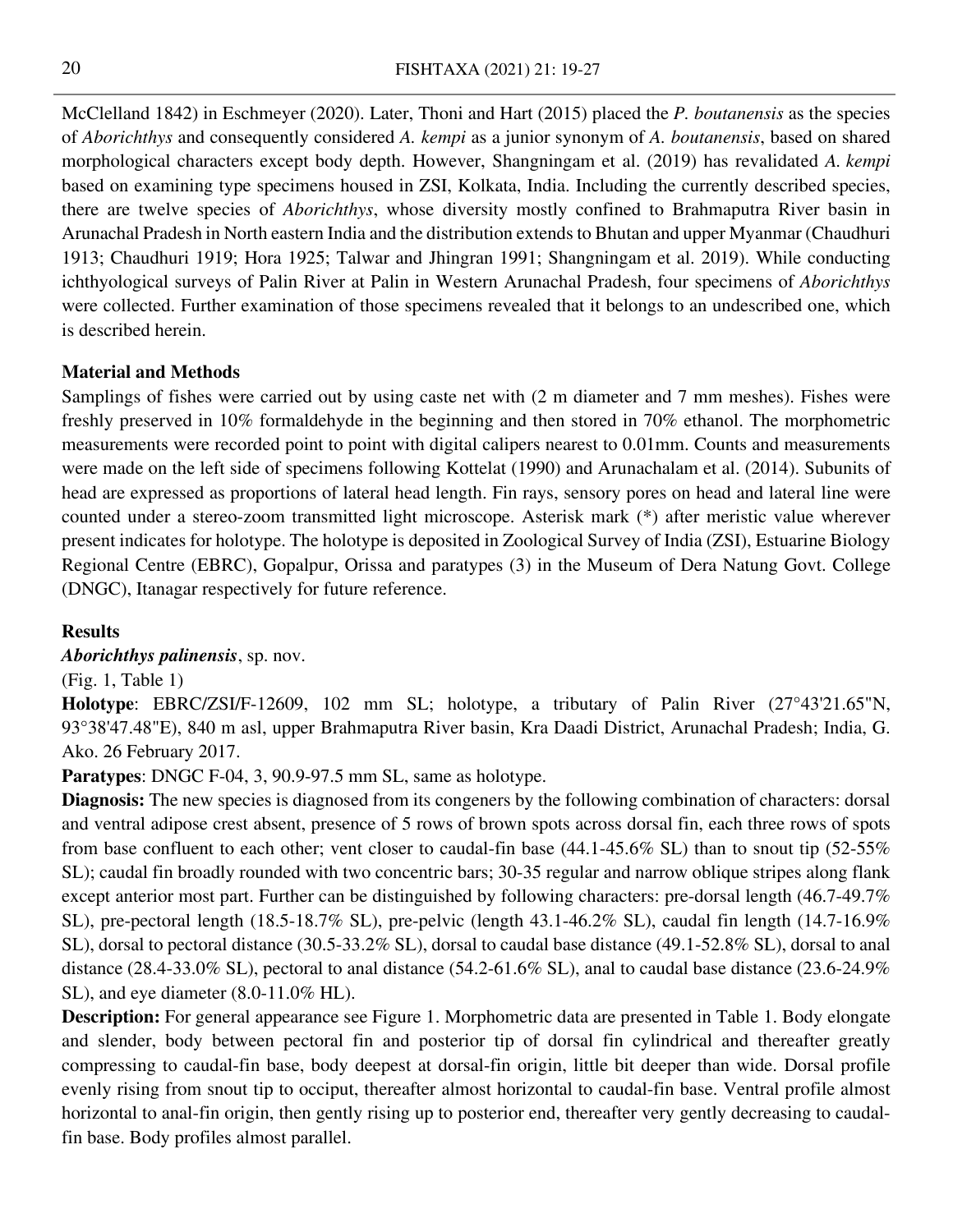

**Figure 1.** *Aborichthys palinensis*, EBRC/ZSI/F-12609, holotype, 102.0 mm SL, a tributary of Palin River, Arunachal Pradesh, showing dorsal, lateral and ventral views; lateral view showing thin and regular oblique stripes; ventral view showing vent situated closer to caudal-fin base than snout tip.



**Figure 2.** *Aborichthys palinensis*, EBRC/ZSI/F-12609, holotype, 102.0 mm SL, a tributary of Palin River, Arunachal Pradesh, dorsal and ventral views of head, **a**, showing rounded snout; and **b**, cashew-nut shaped mouth.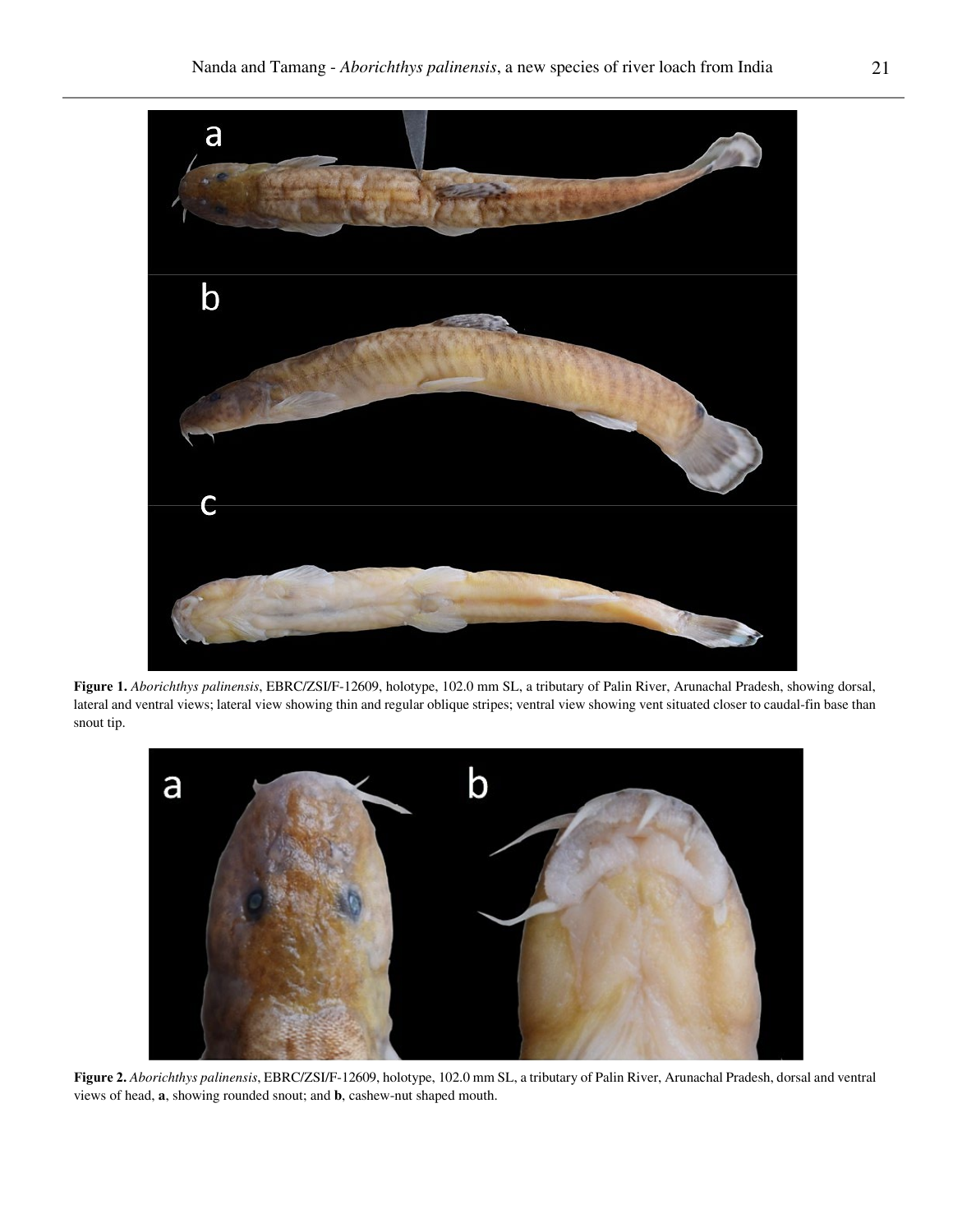Head moderate and depressed, longer than broad, dorsal outline very gently sloping up to occiput and ventral flattened. Snout obtusely rounded and triangular when viewed dorsally. Occipital margin W-shaped. Mouth inferior, crescentic and surrounded by soft, thick, fleshy and pleated lips, wider than long, and surrounded by a deep furrow behind (Fig. 2b). Upper lip with minute median incision. Lower lip with two large roughly triangular pads or knobs separated by an extremely narrow median interruption. Processus dentiformes prominent and situated in the middle of mouth.

Three pairs of barbels: One pair maxillary and two pairs of rostral, larger than eye. Inner rostral barbel reaching posterior margin of knob of lower lip, but not reaching base of maxillary barbel, whereas outer rostral barbel reaching maxillary barbel base, maxillary barbel at vertical almost reaching to middle of eye. Eyes moderate, situated dorsally, invisible ventrally, slightly closer to snout tip than to posterior extremity of opercle, separated by a broad interorbital space. Nostril closer to eye than to tip of snout, nares separated by triangular membrane flap dividing it into two parts, anterior nare tubular and attached with membrane flap, flaps with broad base and pointed tip, sometime twisted; posterior nare elongate. Vent situated very closer to pelvic-fin origin (27.8-31.7% of pelvic to anal-fin origin) than anal-fin origin (65.0-68.7% of pelvic to anal-fin origin), and closer to caudal-fin base (44.1-45.6% SL) than snout tip (52-55% SL).

Body embedded with minute cycloid scales, absent on ventral surface between isthmus and level of pectoralfin origin. Lateral line incomplete, 31-40 pores extending mostly before pelvic-fin, sometime to its origin with considerably a broad interruption. Flank with 30-35 thin oblique stripes, mostly regular and equal sized except anterior bars, interspace little bit broader than bar.

Dorsal fin with 2 simple and 8 branched rays, last ray weakly branched and originating from same pterygiophore, situated at vertical almost in between pectoral fin- and anal-fin origins, at vertical slightly posterior to pelvic-fin origin and 0.1-4.3% SL nearer to snout tip than to caudal-fin base, tip of last ray at vertical exceed anal-fin tip, anterior and posterior margins straight and distal slightly arched, second or third branched ray the longest, and length of dorsal and anal fins almost equal. Dorsal to pectoral equals occiput to pelvic distance; dorsal to anal equals pelvic to anal distance; and dorsal to pectoral almost equals dorsal to anal distance.

Pectoral fin broad leaf-shaped, with i11\*, i9i (1), i10i (1) rays, tip obtusely pointed with three patterns of rays– first ray unbranched, second ray single branched, third ray (unbranched+ single branched i.e trifurcate), and rest double branched (tetrafurcate) except the last unbranched ray in case of paratypes; fourth or fifth branched ray the longest, anterior margin slightly convex, distal obtusely rounded; its tip extending to middle of pectoral- and pelvic-fin origins.

Pelvic fin broad leaf-shaped with i7 rays, tip obtusely pointed with three patterns of rays– first ray unbranched, second ray single branched, third ray (unbranched + single branched i.e trifurcate), rest double branched (tetrafurcate) except last weak single branched ray, its last shortest ray slightly exceeding vent; pelvic fin situated at vertical slightly anterior to dorsal-fin origin, closer to pectoral fin (26.0-28.1% SL) than anal-fin (28.4-32.0% SL) origins. Pelvic-fin base with a small fleshy axillary lobe behind, not exceeding posterior end of base. Anal fin leaf-shaped, but narrower than pectoral and pelvic fins, with ii5\*, ii5i (3) rays, anterior margin slightly convex and distal moderately arched; first two rays unbranched, second ray single branched, third (first unbranched+second branched, i.e. trifurcate), rest double branched (tetrafurcate) and last single branched in holotype and unbranched in paratypes. Its tip separated by a distance of 11.3-12.4%SL from caudal-fin base. Caudal fin broadly rounded with i16i\*(2), i17i (2) segmented rays, first upper and lower ray shortest, fin deepest at posterior end. Caudal peduncle (1.6-1.8) times longer than depth (56.5-64.1% of caudal peduncle length). Caudal peduncle length (17.5-18.7% SL) almost equals pre-pectoral length (18.5-18.7% SL) and caudal fin shorter (14.7-16.9% SL) than head length (18.4-19.2% SL).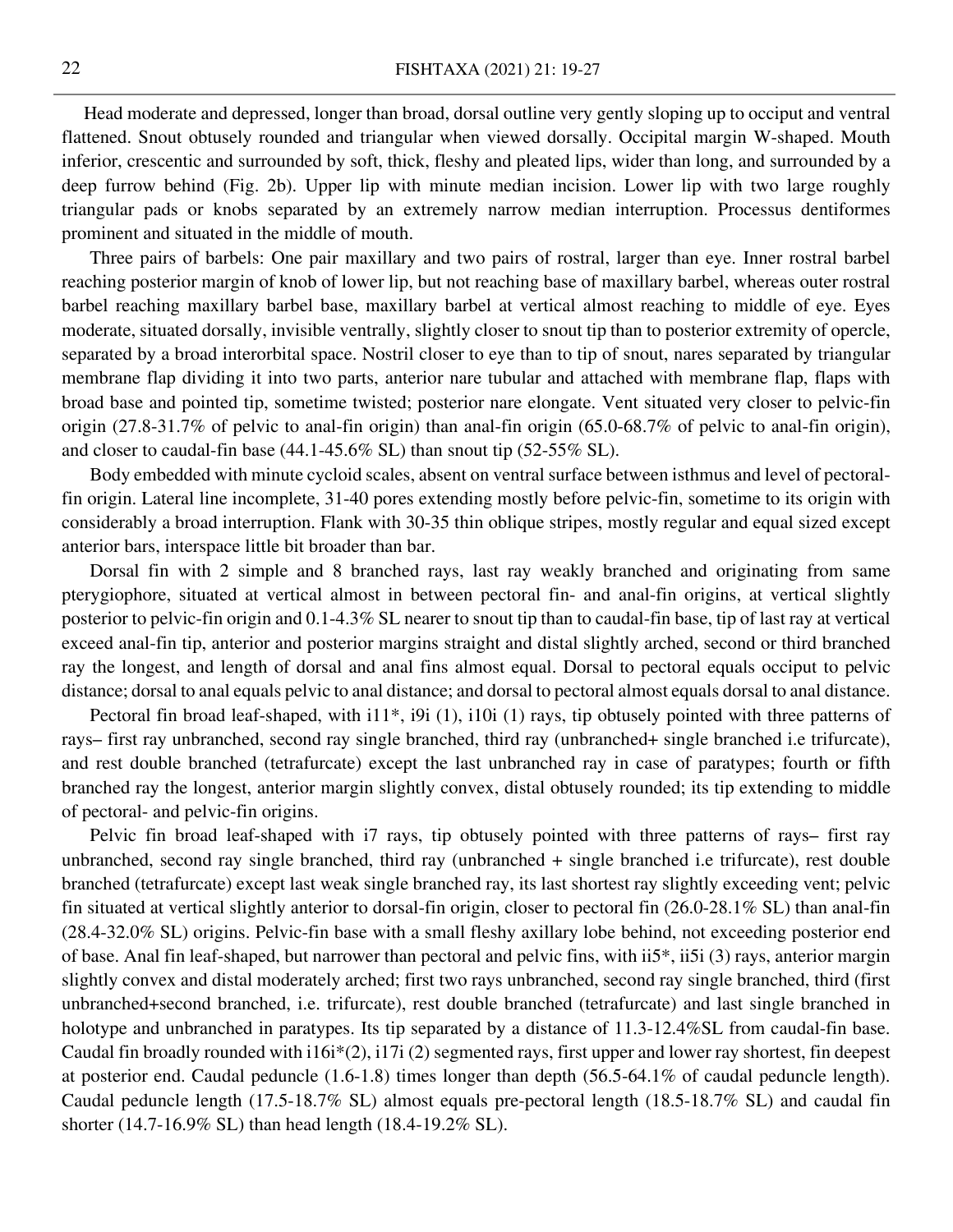**Table 1.** Morphometric data of *Aborichthys palinensis* (n=4). Range, mean and SD includes values of holotype

|                                          | Holotype     | Range                  | $Mean \pm SD$                    |
|------------------------------------------|--------------|------------------------|----------------------------------|
| Standard length (mm)                     | 102          | 90.9-102               | $96.7 \pm 4.6$                   |
| % Standard Length                        |              |                        |                                  |
| Heal length                              | 18.4         | 18.4-19.2              | $18.9 \pm 0.3$                   |
| Head width                               | 11.7         | 11.7-12.8              | $12.3 \pm 0.5$                   |
| Head depth                               | 8.4          | $8.1 - 8.8$            | $8.5 \pm 0.3$                    |
| Body depth at dorsal-fin origin          | 11.3         | 11.3-12.1              | $11.6 \pm 0.4$                   |
| Body width at dorsal-fin origin          | 9.9          | 9.9-11.5               | $10.5 \pm 0.7$                   |
| Predorsal length                         | 46.7         | 46.7-49.7              | $48.5 \pm 1.3$                   |
| Prepectoral length                       | 18.6         | 18.5-18.7              | $18.6 \pm 0.1$                   |
| Prepelvic length                         | 43.1         | 43.1-46.2              | $44.8 \pm 1.3$                   |
| Preanal length                           | 71.7         | 71.7-77.6              | $75.3 \pm 2.5$                   |
| Preoccipital length                      | 14.7<br>12.7 | 14.5-16.7              | $15.2 \pm 1.0$<br>$13.4 \pm 0.4$ |
| Pectoral-fin length<br>Dorsal-fin length | 12.4         | 12.7-13.8<br>11.5-13.8 | $12.8 \pm 1.1$                   |
| Dorsal-fin base length                   | 9.0          | $9.0 - 10.9$           | $9.9 \pm 0.9$                    |
| Pelvic-fin length                        | 10.8         | 10.8-12.3              | $11.7 \pm 0.7$                   |
| Pelvic-fin base length                   | 2.9          | 2.9-3.9                | $3.3 \pm 0.4$                    |
| Anal-fin length                          | 11.8         | 11.8-12.7              | $12.1 \pm 0.4$                   |
| Anal-fin base length                     | 5.9          | 5.1-5.9                | $5.4 \pm 0.3$                    |
| Caudal-fin length                        | 14.7         | 14.7-16.9              | $15.9 \pm 1.0$                   |
| Caudal peduncle length                   | 17.7         | 17.5-18.7              | $18.1 \pm 0.6$                   |
| Caudal peduncle depth                    | 10.0         | $10.0 - 12.0$          | $11.0 \pm 0.8$                   |
| Occiput to dorsal-fin origin             | 32.4         | 32.4-33.7              | $32.9 \pm 0.6$                   |
| Occiput to pelvic-fin origin             | 30.5         | 30.5-33.2              | $31.9 \pm 1.4$                   |
| Dorsal to pectoral-fin origin            | 30.5         | 30.5-33.2              | $32.4 \pm 1.3$                   |
| Dorsal to anal-fin origin                | 28.4         | 28.4-33.0              | $31.2 \pm 2.2$                   |
| Dorsal-fin origin to caudal-fin base     | 51.0         | 49.1-52.8              | $50.8 \pm 1.6$                   |
| Pectoral to pelvic-fin origin            | 26.0         | 26.0-28.1              | $27.2 \pm 1.0$                   |
| Pectoral to anal-fin origin              | 54.2         | 54.2-61.6              | $58.1 \pm 3.0$                   |
| Pelvic origin to anal-fin origin         | 28.4         | 28.4-32.0              | $30.6 \pm 1.5$                   |
| Pectoral-fin origin to vent              | 35.3         | 35.3-38.8              | $37.2 \pm 1.4$                   |
| Pelvic-fin origin to vent                | 9.0          | 8.9-9.3                | $9.1 \pm 0.2$                    |
| Vent to anal-fin origin                  | 19.5         | 19.5-22.0              | $20.5 \pm 1.1$                   |
| Snout tip to vent                        | 52.0         | 52.0-55.0              | $54.1 \pm 1.4$                   |
| Vent to caudal-fin base                  | 44.1         | 44.1-45.6              | $45.1 \pm 0.7$                   |
| Anal-fin origin to caudal-fin base       | 24.5         | 23.6-24.9              | $24.3 \pm 0.5$                   |
| Tip of anal-fin to caudal-fin base       | 11.3         | 11.3-12.4              | $11.8 \pm 0.6$                   |
| % of Pelvic to anal-fin origin           |              |                        |                                  |
| Vent to anal-fin origin                  | 68.6         | 65.0-68.7              | $67.2 \pm 1.8$                   |
| Vent to pelvic-fin origin                | 31.7         | 27.8-31.7              | $29.9 \pm 1.6$                   |
| % of head length                         |              |                        |                                  |
| Head depth                               | 45.7         | 42.2-46.2              | $45.0 \pm 1.9$                   |
| Upper jaw length                         | 31.9         | 31.8-32.4              | $32.1 \pm 0.3$                   |
| Lower jaw length                         | 22.3         | 22.3-26.0              | 24.0±1.6                         |
| Snout length                             | 42.6         | 42.6-45.9              | $43.9 \pm 1.5$                   |
| Prenasal length                          | 29.3         | 27.0-29.7              | $28.7 \pm 1.2$                   |
| Eye diameter                             | 8.0          | $8.0 - 11.0$           | 9.5±1.4                          |
| Inter-orbital width                      | 26.3         | 24.3-27.0              | 25.9±1.1                         |
| Inter-narial width<br>Head width         | 13.3<br>63.3 | 13.3-17.8<br>59.5-67.6 | $15.6 \pm 1.9$<br>$63.8 \pm 3.4$ |
| Gape width                               |              |                        |                                  |
| Lower jaw to isthmus                     | 37.2<br>39.9 | 31.8-37.2<br>32.4-39.9 | 34.1±2.3<br>$36.4 \pm 3.2$       |
| Head depth at nostril                    | 33.0         | 32.4-34.7              | $33.1 \pm 1.1$                   |
| Head depth at pupil                      | 37.2         | 37.2-43.2              | 39.7±2.7                         |
| Inner rostral barbel length              | 22.9         | 21.6-24.3              | $22.8 \pm 1.1$                   |
| Outer rostral barbel length              | 20.2         | 17.3-27.0              | $21.6 \pm 4.1$                   |
| Maxillary barbel length                  | 17.0         | 16.2-18.5              | 17.0±1.1                         |
| Ratio                                    |              |                        |                                  |
| Caudal peduncle length/caudal peduncle   | 1.8          | $1.6 - 1.8$            | $1.7 \pm 0.1$                    |
| % Caudal peduncle length                 |              |                        |                                  |
|                                          | 56.5         | 56.5-64.1              |                                  |
| Caudal peduncle depth                    |              |                        | $60.7 \pm 3.8$                   |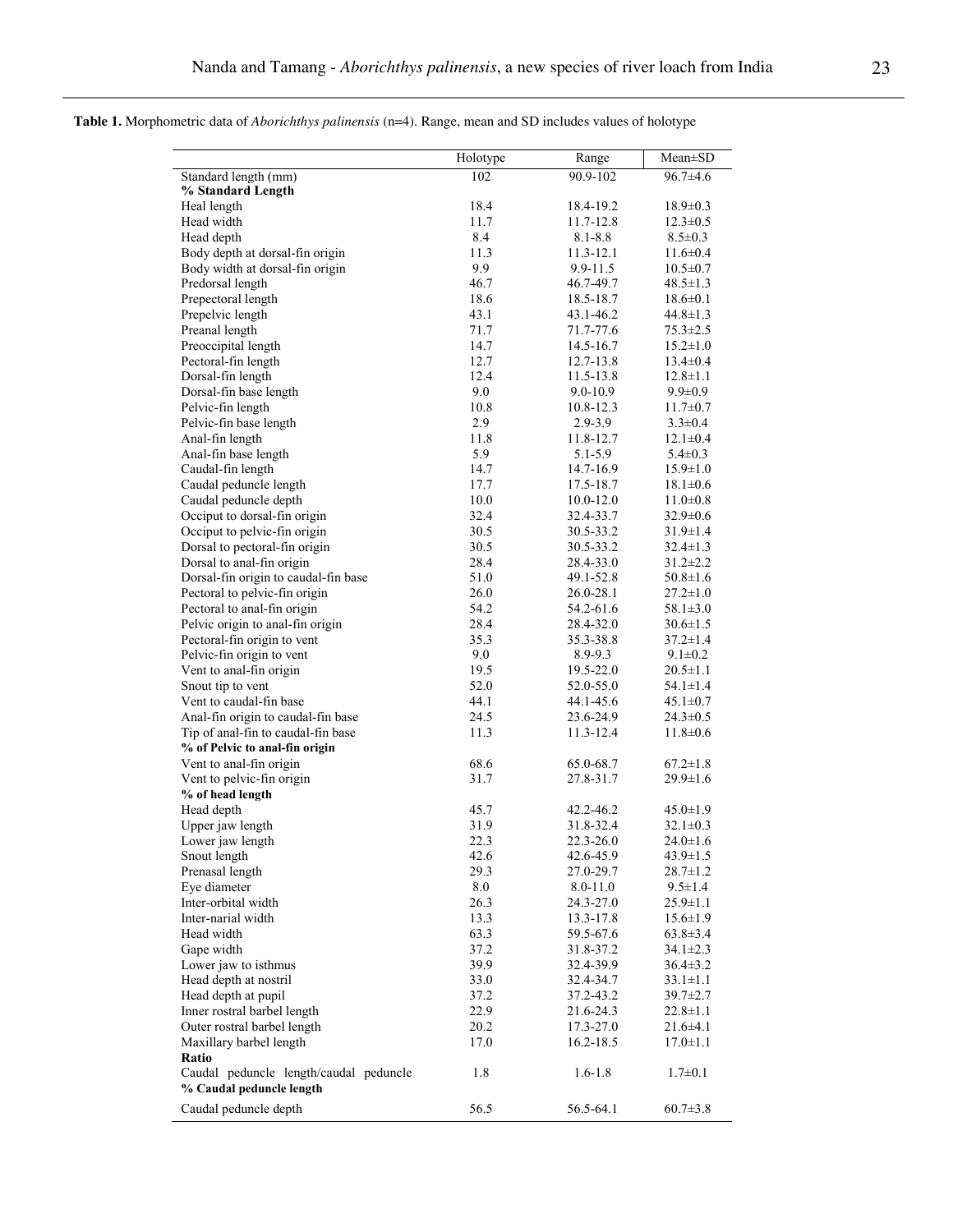

**Figure 3.** *Aborichthys palinensis*, DNGC F 04, paratype, 90.9 mm SL, a tributary of Palin River, Arunachal Pradesh; **a**, showing broadly rounded caudal fin; **b**, EBRC/ZSI/F-12609, holotype, 102.0 mm SL, a tributary of Palin River, dorsal fin showing five rows of brown spots, three spots from base confluent to each other (part of thumb seen anteriorly, aided in spreading fin).



**Figure 4.** Map of Arunachal Pradesh, showing type locality of *Aborichthys palinensis* (filled circle).

**Color in preservative:** In 70% ethanol, body background beige with light brown oblique bars. Dorsum of head, scattered spots and irregular marks dark brown except light beige cheek region. Ventral region up to pelvic fin creamy, a light brown longitudinal median strip between vent and anal fin, and between anal and caudal fin base. Inter-radial membranes of dorsal, pectoral, pelvic and anal fins hyaline and radial semi hyaline. Caudal fin with two concentric bars– first subdistal bar dark brown, narrow, equal sized, and broadly rounded, second bar oval shaped, its anterior margin light brown, posterior region dusky, appears as broad patch, both bars interrupted by a broad interspace in between (Fig 3a), rest hyaline to semi-hyaline. A dark brown spot on upper margin of caudal-fin base. Dorsal fin with 5 rows of brown spots existing on each radial and one dark brown ocellus at its origin; first and second rows from the top separate, whereas third, fourth and fifth rows confluent (Fig. 3b).

**Distribution and habitat:** Till date, *Aborichthys palinensis* is only known from a small tributary of Palin River at Palin town in western Arunachal. It flows towards east about 5 km and merged with Kurung river (Fig. 4). Kurung River further moves about 30 km towards east and confluence with Kumey River from Palin town. Confluence of two Rivers is popularly known as "Kurung-Kumey". Further it flows southeast and finally merges with Subansiri River in the lower reach, which is a major tributary of upper Brahmaputra River. River bed comprised of medium sized boulders, and mixture of pebbles, cobbles, sand and large boulders somewhere. Water was cool, clear and moderate to fast flowing. Riparian vegetation comprises of grasses, shrubs and small to medium sized trees along the banks and larger trees towards uphill. Along with the collections other species collected were; *Oreoglanis, Pseudecheneis, Schizothorax, Exostoma, Garra, Neolissocheilus* and *Channa*.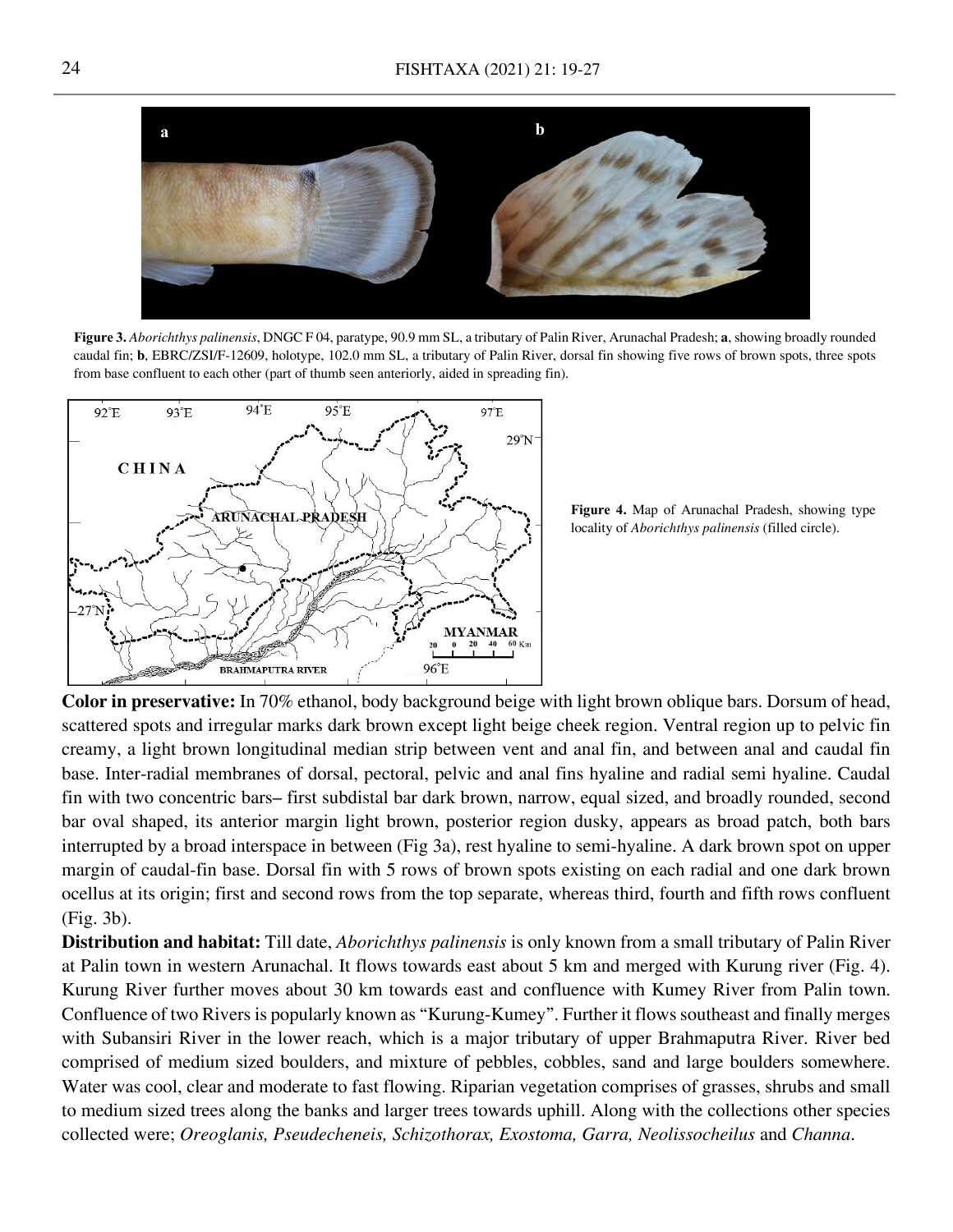**Etymology:** The species name '*palinensis'* is assigned after the name of the area 'Palin' headquarter of Kra Daadi District, where the fish was obtained.

#### **Discussion**

The genus *Aborichthys* exhibits three different positions of vent i.e. closer to snout tip, closer to the caudal-fin base, and almost in the middle of the body which is used as a generic character to differentiate other nemacheilid genera and among species as well (Hora, 1925; Kottelat 1990; Kosygin, 2019). *Aborichthys palinensis* belongs to the above second category in being the vent closer to the caudal-fin base than to the snout tip. Among the eleven known species of *Aborichthys*, the new species closely shares with *A. kailashi* in overall general appearance, shares primarily the narrow and regular oblique stripes along the flank except anterior ones, shape of head in dorsal view, maximum number of oblique bars (35 in *A. palinensis* and 36 in *A. kailashi*), dorsal-fin length (11.3-13.8 in *A palinensis* and 11.3-13.4 in *A. kailashi* % SL), pelvic-fin length (11.5-12.3 in *A. palinensis* and 10.9-12.4 in *A. kailashi* % SL), distance between vent to anal-fin origin (20.2-22.0 in *A. palinensis* and 20.2- 24.7 in *A. kailashi* % SL), inter-orbital space (24.3-27.0 in *A. palinensis* and 25.0-28.0 in *A. kailashi* % HL), eye diameter (8.6-11.0 and 8-10 in *A. kailashi* % HL). Moreover, to some extent, the type locality (Palin river), shares with, in being the same geographical area, ranging about 87 km apart from the Pange river (type locality of *A. kailashi*) in the northwest, but unconnected river system and varied altitudes (840 m vs. 1600 m asl). Pange river flows west-south direction and meet with Ranga River in lower reach, whereas Palin river moves towards eastern direction after confluence Kurung River and confluences with the Kumey River, which eventually joins with the Subansiri River in the southeast. Despite, *A. palinensis* differs from *A. kailashi* by having mouth moderately (vs. widely) arched, lacking (vs. having) dorsal and ventral adipose crest, a broadly round (vs. oval) shaped caudal fin, its distal band narrow and light brown (vs. broad and black (Fig. 2b), Shangningam et al., 2019; fig. 2). Further can be differentiated by having 5 (vs. 2) rows of spots on dorsal fin; a deeper body (11.3- 12.1 vs. 7.5-9.2% SL); a greater pre-dorsal (length 46.7-49.7 vs. 40.7-46.2% SL); a shorter caudal peduncle (length 17.5-18.7 vs. 18.5-21.6% SL) and deeper caudal peduncle (56.5-64.1 vs. 46-55% of caudal peduncle length).

*Aborichthys palinensis* is distinguished from *A. iphipaniensis* by having considerably a narrower (vs. wider) interspaces between oblique bars along the flank; a higher body (11.3-12.1 vs. 8.9-9.9% SL); a longer pre-dorsal (46.7-49.7 vs. 42.4-44.4% SL) and pre-pelvic (43.1-46.2 vs. 39.4−42.0% SL); a shorter caudal peduncle (17.5- 18.7 vs. 21.5-23.3% SL), vent to anal distance (19.5-22.0 vs. 24.1-27.5% SL) and to caudal base (44.1-45.6 vs. 52.0-56.2% SL) and from *A. waikhomi* in having the snout obtusely (vs. sub obtusely*)* blunt, a shorter pre-pelvic (43.1-46.2 vs. 46.1-50.0% SL), and a smaller eye (8.0-11.0 vs. 14.1-17.8% HL).

*Aborichthys palinensis* is distinguished from *A. pangensis* by having the snout obtusely blunt (vs. obtusely pointed), a deeper body (11.3-12.1 vs. 10.1-11.2% SL); a shorter head (18.4-19.2 vs. 20.6-21.4% SL), pre-pelvic (43.1-46.2 vs. 48.1-50.0% SL), pre-pectoral (18.5-18.7 vs. 19.6-21.4% SL, caudal fin (14.7-16.9 vs. 17.5-18.7% SL), anal fin (11.8-12.7 vs. 13.6-14.7% SL) and pelvic fin (10.8-12.3 vs. 13.1-15.6% SL); a longer caudal peduncle (17.5-18.7 vs. 16.0-17.5% SL); and a smaller eye (8.0-11.0 vs. 15-18% HL); from *A. verticauda* in having a shorter pre-pectoral (18.5-18.7 vs. 20.0-24.2% SL), pre-pelvic (43.1-46.2 vs. 48.0-53.2% SL) and snout to vent distance (52.0-55.0 vs. 56.7-61.4% SL); a longer caudal peduncle (17.5-18.7 vs. 11.0-16.6% SL); a greater dorsal to caudal base distance (49.1-52.8 vs. 36.5-41.4% SL); and a smaller eye (8.0-11.0 vs. 14.0-20.5% HL).

*Aborichthys palinensis* is further distinguished from *A. waikhomi, A. pangensis* and *A. verticauda* in having broadly a rounded (vs. truncate) caudal fin with two smoothly arched bars (vs. several irregular black blotches in *A. waikhomi*; several irregular clusters of black spots in *A. pangensis*; and 4-5 irregular bars in *A. verticauda*).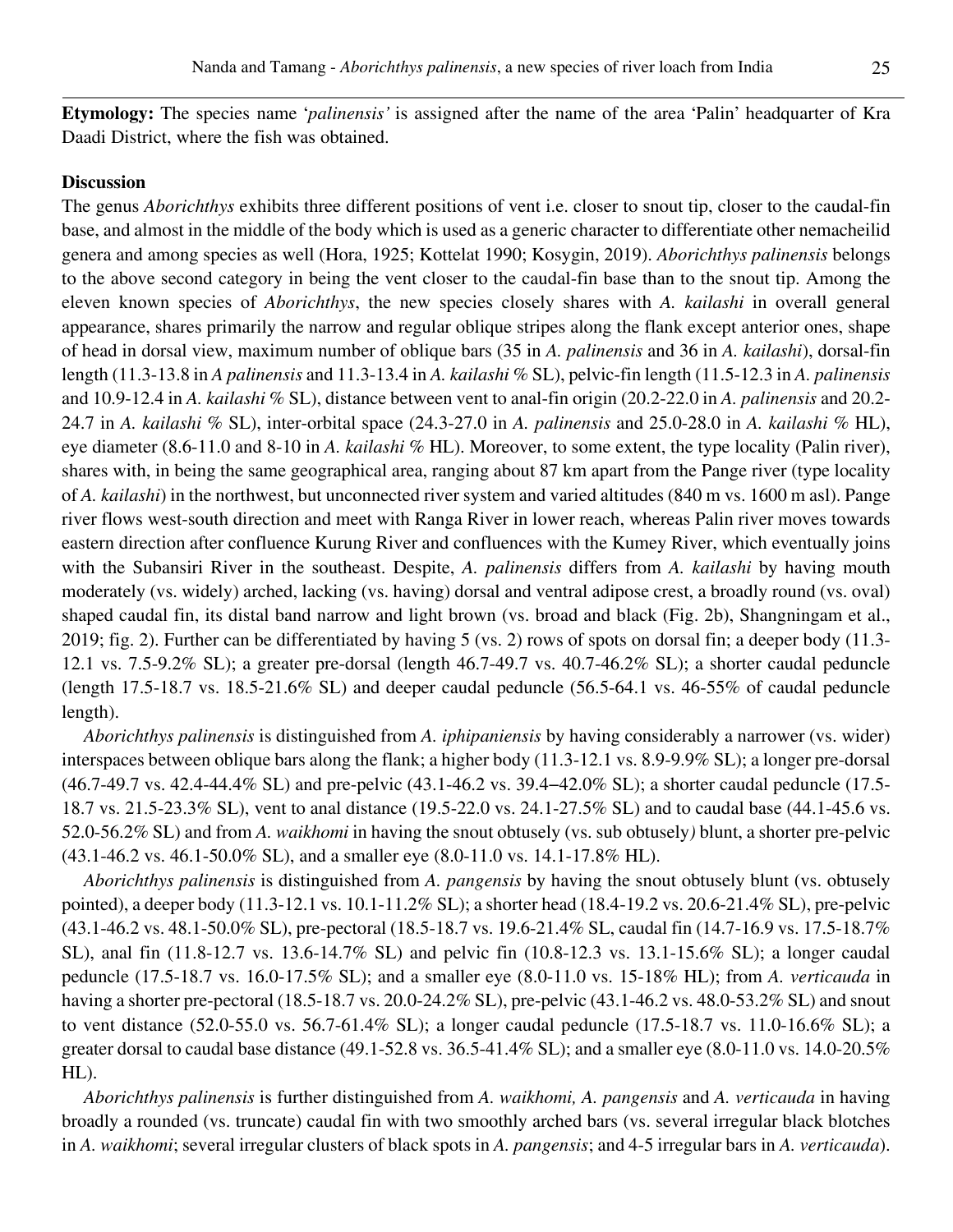*Aborichthys palinensis* is distinguished from *A. elongatus* in having a shorter pre-pelvic (43.1-46.2 vs. 48.6- 49.9% SL); a greater dorsal to pectoral- (30.5-33.2 vs. 23.6-24.0% SL), dorsal to anal- (28.4-33.0 vs. 19.4- 21.6% SL), dorsal to caudal base- (49.1-52.8 vs. 31.6-37.2% SL) and pelvic to anal- (28.4-32.0 vs. 19.6-22.6% SL) and vent to anal distance (19.5-22.0 vs. 12.9-15.0% SL); a shorter snout to vent- (52.0-55.0 vs. 60.2-71.8% SL) and pectoral to pelvic distance (26.0-28.1 vs. 30.3-32.9% SL); and a smaller eye (8.0-11.0 vs. 15.5-22.8% HL); from *A. tikaderi* in having a greater pre-dorsal (length 46.7-49.7 vs*.* 42.6-44.3% SL), pre-pectoral (18.5- 18.7 vs. 14.6-16.2% SL), pre-pelvic (43.1-46.2 vs. 37.8-41.4% SL), dorsal to pectoral distance (30.5-33.2 vs. 23.4-27.1% SL), and dorsal to anal distance (28.4-33.0 vs. 20.9-24.7% SL); a shorter caudal fin (14.7-16.9 vs. 20.2-21.2% SL) and anal to caudal base distance (23.6-24.9 vs. 24.9-27.4% SL); from *A. garoensis* in having a longer caudal peduncle (length 17.5-18.7 vs. 14.3-16.1% SL); a greater dorsal to pectoral- (30.5-33.2 vs. 22.6- 25.9% SL), dorsal to caudal base- (49.1-52.8 vs. 40.2-41.5% SL), anal to caudal base- (23.6-24.9 vs. 14.1-14.7% SL) and snout to vent distance (52.0-55.0 vs. 48.5-50.6% SL); a longer pre-dorsal (length 46.7-49.7 vs*.* 41.7- 43.8% SL), pre-pectoral (length 18.5-18.7 vs. 15.3-15.8% SL) and pre-pelvic (length 43.1-46.2 vs. 40.4-41% SL); and a shorter caudal fin (length 14.7-16.9 vs. 20.6-21.90% SL); from *A. kempi* in having a shorter prepectoral (length 18.5-18.7 vs. 19.7-20.2% SL), caudal fin (length 14.7-16.9 vs. 19.6-22.4% SL), pectoral to anal- (54.2-61.6 vs. 51.3-54.0% SL) and anal to caudal base distance (23.6-24.9 vs. 25.2-27.0% SL); a greater dorsal to anal-(28.4-33.0 vs. 24.7-26.8% SL), dorsal to caudal base- (49.1-52.8 vs. 39.6-42.5% SL) and pelvic to anal distance (28.4-32.0 vs. 26.6-26.9% SL); and a smaller eye (8.0-11.0 vs. 14.9-17.0% HL); from *A. cataracta* in having a shorter caudal fin (14.7-16.9 vs. 19.4-21.9% SL); a greater dorsal to pectoral- (30.5-33.2 vs. 24.7- 28.0% SL), dorsal to anal- (28.4-33.0 vs. 23.0-28.1% SL), and dorsal to caudal base distance (49.1-52.8 vs. 39.0-46.0% SL); a smaller eye (8.0-11.0 vs. 13.4-17.9% HL).

*Aborichthys palinensis* is further distinguished from *A. kempi*, *A. elongatus, A. garoensis, A. tikaderi, A. cataracta, A. pangensis* and *A. verticauda* in lacking (vs. having prominent; shallow in *A. elongatus, A. tikaderi, A. cataracta, A. verticauda* and *A. pangensis*) dorsal and ventral adipose crest (Shangingam et al 2019). Further it differs from *A. kempi*, *A. garoensis* and *A. tikaderi*by having the vent closer to the caudal-fin base than to the snout tip (vs. closer to the snout tip than to the caudal-fin base); in addition to *A. boutanensis*, further differs from *A. kempi*, *A. tikaderi* and *A. waikhomi* in having more oblique stripes along flank (30-35 vs. 27 in *A. boutanensis* (counted from the figure 1b in Thoni and Hart, 2015); 20-23 in *A kempi*; 16 in *A. tikaderi*; and 12-16 in *A. waikhomi*); further from *A. boutanensis* in having fewer branched pectoral fin rays (9-11 vs. 12); fewer pelvic fin branched rays (7 vs. 8), a longer pectoral fin (12.7-13.8 vs. 15% SL); a shorter caudal peduncle (length 17.5-18.7 vs. 19% SL); in having more oblique bars along the flank (30-35 vs. ca 28).

**Comparative materials:** *Aborichthys waikhomi*: V/APRC/ZSI/P-519, paratypes, 2, 59.0-68.0 mm SL; Bulbulia stream near Bulbulia, Namdapha, Arunachal Pradesh, J.K. De &team, 06 November 2009.

*Aborichthys iphipaniensis*: paratypes, ZSI/V/APRC/P-1659, paratypes, 3, 107.5-120.8 mm SL; Iphipani River at Roing, Lower Dibang Valley, Brahmaputra River basin, Arunachal Pradesh, India, S. Devi and team, 04 April 2016.

*Aborichthys kailashi*: ZSI/V/APRC/P 786, paratypes, 4, 89-113 mm SL; Pange River at Arolenching, Ziro, Lower Subansiri District: Brahmaputra basin, Arunachal Pradesh, Bikramjit Sinha and team, 09 Nov 2013.

**Comparative data which could not be examined were accessed from the following literature sources:**  Chaudhuri (1913), Kosygin (2012) and Arunachalam et al. (2014) for *A. kempi*, *A. elongatus, A. tikaderi, A. garoensis, A. waikhomi, A. cataracta* and *A. verticauda*. Kosygin et al. (2019) for *A. iphipaniensis* (additional data). Shangningam et al. (2019) for *A. kailashi* (additional data) and *A. pangensis*. Thoni and Hart (2015) for *A. boutanensis*.